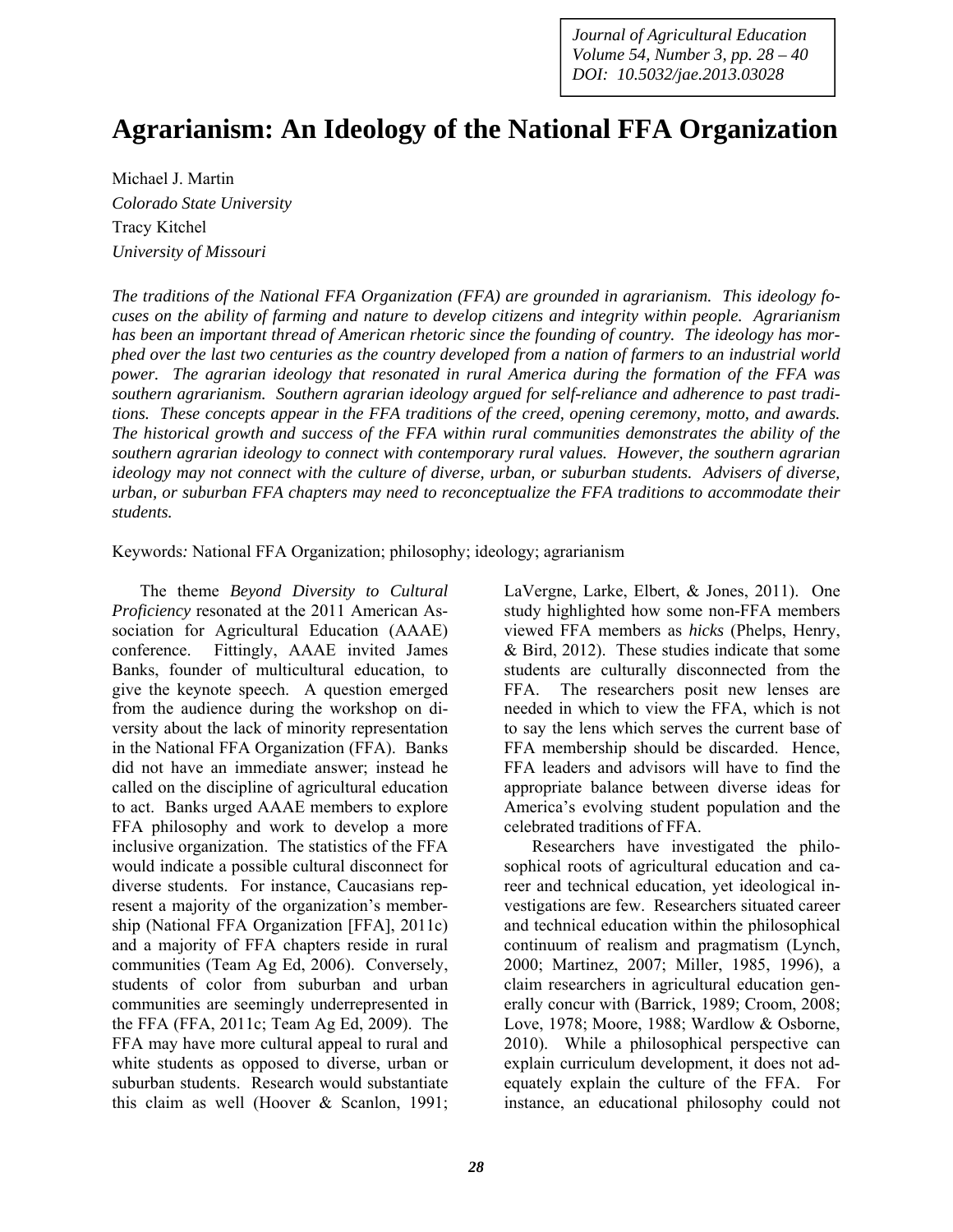easily explain the cultural meaning represented in the FFA creed. A discussion about ideologies would appropriately facilitate a cultural investigation (Gutek, 2004). Research conducted by Lakes (1997) provided a culturally aware conceptualization of the perspective in question. Lakes critically examined vocational education through the ideological lens of Marxism and Paulo Freire's social justice. This research extends Lakes' position by a contextual ideological lens to examine the cultural nuances of FFA.

Identifying the ideology that represents the specific contexts of FFA required an examination of agricultural education history. A clue emerged from the history of the FFA name. The charter of the first state FFA association, Virginia, took its original name from an agrarian tradition. The Future Farmers of Virginia originated from the acronym FFV, which stood for the First Families of Virginia (Hillison, 1993). The First Families of Virginia included influential and historical figures of Virginia such as George Washington and Thomas Jefferson. Henry Groseclose mentioned Washington and Jefferson as significant American farmers when naming the F.F.V. (Tenney, 1977). These founding fathers were also important figures in the formation of the American agrarian ideology. Agrarianism emphasized rural culture and the value of agricultural work in America.

Agrarian ideals form part of the historical national consciousness. Agrarianism had faded since the start of the 20th century; yet, the ideology experienced a renaissance in the 1920s and '30s with the rise of southern agrarianism (Hofstadter, 1955; Murphy, 2001). Southern agrarianism was a reaction against the social, political, and economical transformations occurring in rural America. This new form of agrarianism borrowed from older agrarian arguments and created some new ideals. These reformed agrarian principles seeped into the social fabric of rural America and helped form the traditions of FFA which are still practiced today. This is important as traditions can personify an organization's beliefs and values. For FFA in particular, traditions represent a gateway and stepping stones for members. These same traditions

could also form a cultural barrier to some FFA members. If agrarianism still resonates in FFA traditions, exploring how the ideology manifests in FFA structures might help researchers and practitioners understand the organization's cultural image. The agrarian ideology may appeal to traditional FFA students, but it can form a barrier for diverse, urban, or suburban students.

## **Purpose**

This philosophical study articulates FFA traditions through the ideological lens of agrarianism. This research aligns with the American Association for Agricultural Education's 5th priority (efficient and effective agricultural education programs) (Doerfert, 2011) by exploring how effective educational programs will meet the academic, career, and developmental needs of diverse learners in all settings and at all levels.

# **Ideological Framework of Agrarianism**

The culture of agrarianism influenced American history and literature (Marx, 2000); however, the specific arguments of agrarianism shifted over time. The ideology followed America's historical development from the classic agrarianism of Jefferson to the neo-agrarian arguments of environmentalism and sustainability. Famous agrarian authors throughout history include Michel-Guillaume Crevecoeur (1782/1998), Henry David Thoreau (1855/1995), and Wendell Berry (1977). Agrarian ideals guided Americans along rural and agricultural norms for the past two centuries, often countering the economic and social developments of the era. While the message of agrarians varied over time, their general purpose has remained the same – to remind people of their agricultural roots, argue for people to live a more meaningful way of life, and be cognizant of the land and nature. Table 1 presents different types of agriarian thought in American history within their appropraite time frame with their distinguishing ideals and their proponents or representatives.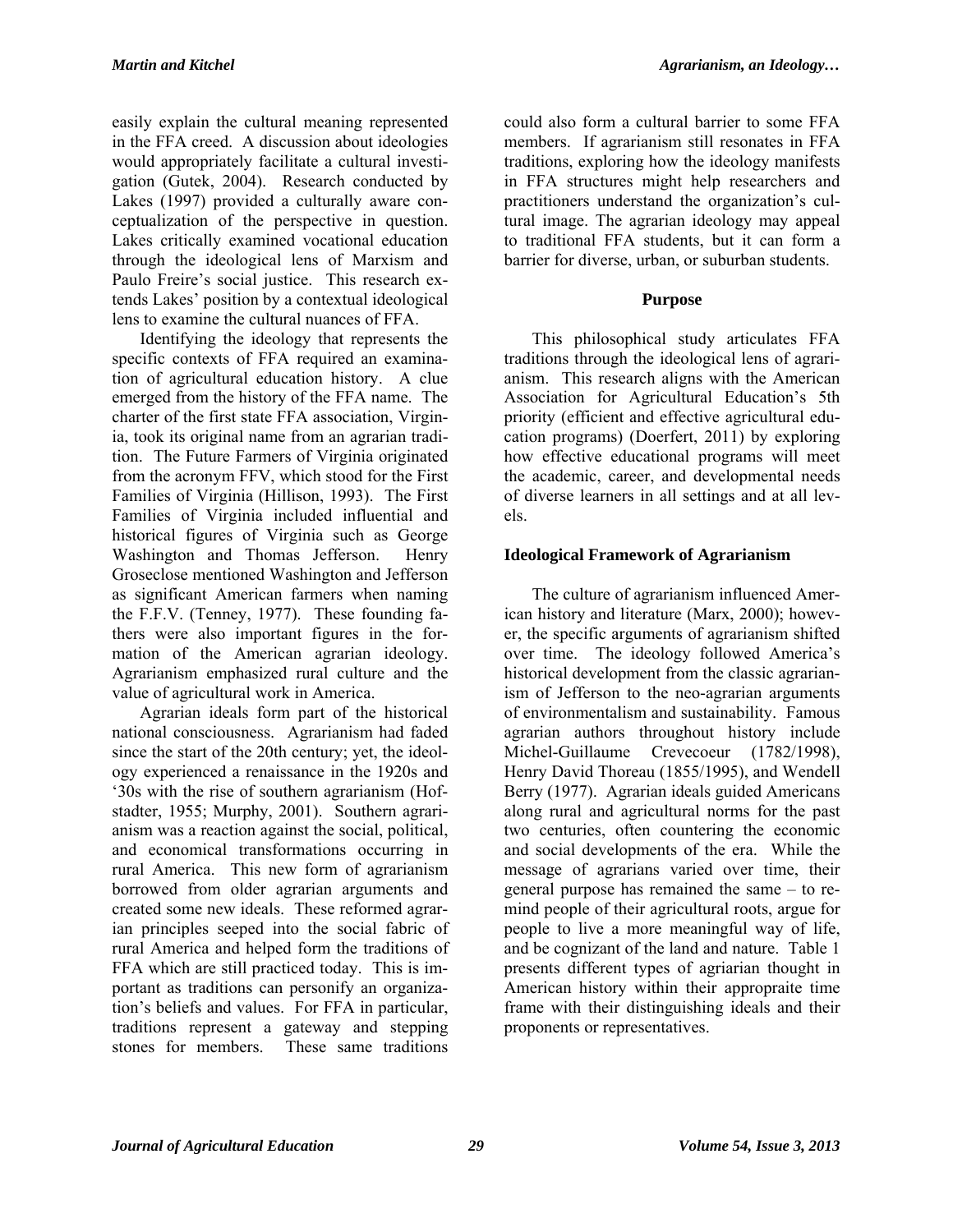### Table 1

| Agriarian ideology in American history |  |  |
|----------------------------------------|--|--|
|                                        |  |  |

| Type        | Time Frame           | Distinguishing Ideals               | Representatives       |
|-------------|----------------------|-------------------------------------|-----------------------|
| Classical   | Late $18th$ to early | Farming produces the ideal citizen  | Thomas Jefferson &    |
| Agrarianism | $19th$ Century       |                                     | Crevecoeur            |
| Romantic    | Middle to late 19th  | Health and therapeutic qualities of | Henry David Thoreau & |
| Agrarianism | Century              | farming and nature                  | Ralph Waldo Emerson   |
| Southern    | Early 20th Century   | Continuity of society through clas- | Allen Tate            |
| Agrarianism |                      | sical ideals                        | & Donald Davidson     |
| Neo-        | Late $20th$ Century  | Sustainability and environmental-   | Wendell Berry & Paul  |
| Agrarianism | to today             | 1S <sub>m</sub>                     | Thompson              |

The FFA did not emerge in a cultural vacuum. School-based agriculture grew out of rural communities (Kliebard, 1999) and the formative years of the FFA (1920-30s) were challenging years for rural America. The southern agrarian ideology popularized the sentiment of American citizenry during the early  $20<sup>th</sup>$  century and represented a movement against industrialization and urbanization of America during that era (Danbom, 1991). The progressive mindset of President Theodore Roosevelt culminated with the Country Life Commission and Movement of the 1910s. The Movement aimed to improve the living conditions of rural America by focusing on important issues of rural communities (i.e. lack of transportation, utilities, health services); however, the spotlight on their shortcomings alienated rural citizens (Montmarquet, 2000). By the 1920s, the attitudes of rural citizens shifted away from the deficiencies of rural communities to focus on the virtues of rural life. The cultural shift received much publicity during the Scopes Monkey trial. Southern intellects were angered over how the Northern media portrayed Southern culture as backwards (Stewart, 1965). While southern agrarianism began with the motivation to defend Southern culture, the ideology shifted to more agrarian interests soon after. The subsequent Great Depression exacerbated the shift. Southern agrarianism had strong ties to classical arguments, often drawing direct links to classical agrarian traditions and figures such as Jefferson. Agrarianism of the 1920-30s supported the notion that societal norms should contain linkages to the agricultural and rural traditions of America. Murphy (2001) described the agrarian ideology as ideals that preserved a past culture by stating: "A culture is inherited. It is communicated as history, which is a master narrative of society's development but also a set of cultural myths, assumptions, and values that intercut in complex ways with one's own personal development"  $(p. 8)$ .

The arguments of southern agrarianism stemmed from classical agrarianism and conservatism (Murphy, 2001). The southern agrarian authors originated primarily from the South although their message had broad appeal (Hofstadter, 1955). The agrarian thinkers of that era had an awareness of the social, scientific, and economic factors which were altering the fabric of rural life. The writer, D. Davidson, outlined how rural citizens should handle the changes forced upon them:

We must recover the past, or at least in some way realize it, in order that we may bring the most genuine and essential pasts of our tradition forward in contact with the inevitable new tradition now in process of formation. Only thus can we achieve vital continuity in the national life (as cited in Murphy, 2001, p. 48).

Some important themes emerged from the writings of the southern agrarians including recognition of the need for people to be self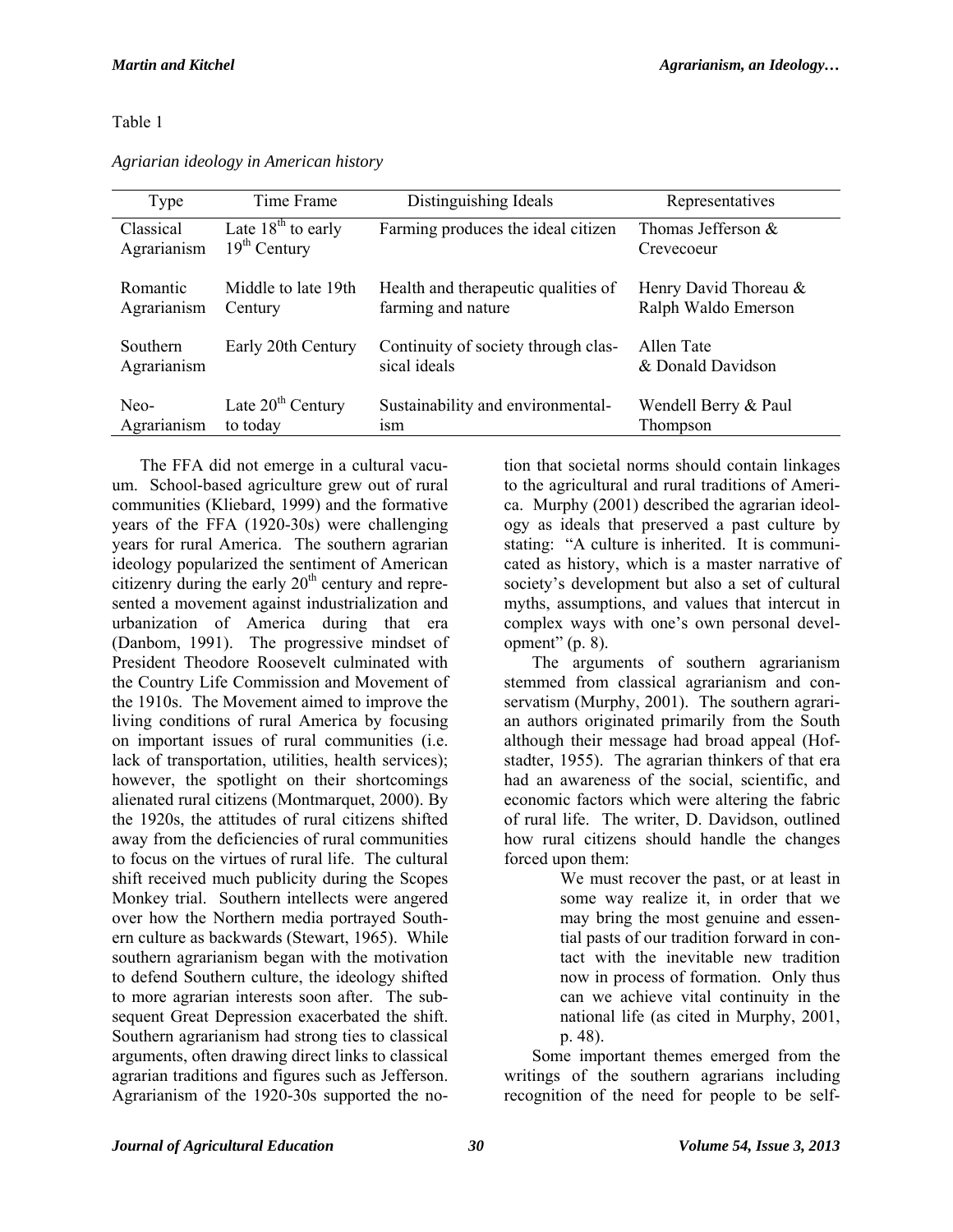dependent, the importance of remaining loyal to American traditions, advantages of rural life over urbanization, and reconciling the changes of modernity with lessons from America's agrarian past (Murphy, 2001). Even though the southern agrarian ideology had faded away by the 1940s (Karanikas, 1969), its legacy still resonate today within the traditions of FFA.

## **Procedures**

This study utilizes a philosophical research methodology (Elliott, 2006; Ruitenberg, 2009). Burbules and Warnick (2006) described philosophical research as follows: "The things that philosophers do are things that many of us do in thinking about problems of our daily life… philosophers generally do them more rigorously, and with greater awareness of a history of pervious investigations on these matters" (p. 490). The researchers utilized basic qualitative methods. The philosophical research presented herein thoroughly analyzed the traditions of the FFA through the lens of the agrarianism. Southern agrarianism was chosen as the lens because of the historical context of the FFA; however the researchers acknowledged that other agrarian ideologies exist and could warrant further study.

A variety of FFA traditions have withstood the test of time. These traditions identify and reinforce FFA beliefs and values. The researchers utilized FFA traditions to analyze the ideology of the FFA. The traditions of the FFA were analyzed as they appeared in current FFA documents such as handbooks and manuals. The use of current documents allowed the researchers to explore the ramifications of the exposed ideology for current FFA members. The FFA traditions analyzed include the creed, opening ceremony, motto, proficiency awards, star awards, jacket, degree system, and curriculum. These FFA traditions are universal for all FFA chapters. For example, separate FFA creeds do not exist for rural and urban FFA chapters. While the individual activities of each FFA chapter may differ, the traditions have only changed slightly since the 1930s. Traditions have significance for the FFA. Activities like memorizing the FFA creed and conducting the FFA opening ceremony represent statements of organizational values. While this analysis of philosophical re-

search on FFA history and traditions cannot ascertain if FFA members actually believe the values they recite and memorize, the ideological roots of those values can be analyzed.

The qualitative research methodology presented here utilized the southern agrarianism ideology as a lens to study FFA traditions. A broad spectrum of agrarianism was initially studied (1782-2000s); however, the study focused on the tenets of southern agrarianism ideology from the 1920-30s. This time frame corresponded to the formation of FFA and FFA traditions. The researchers searched for important concepts within southern agrarianism that could serve as themes to code the traditions of the FFA. The sources of agrarian ideological information included contemporary books and reports as well as research articles detailing the ideology of the era. Four themes emerged from the literature: 1) dependence on self; 2) loyalty to tradition, 3) advantages of rural living; and 4) utilizing history as a guide. The researchers then scrutinized the traditions of the FFA to find evidence of these two themes. Two southern agrarian themes identified in the traditions of the FFA became evident, dependence on self and loyalty to tradition. The researcher team then aligned each FFA tradition with the appropriate southern agrarian tenet. The researchers arranged the findings section by unpacking the themes within the southern agrarian literature and then analyzing FFA traditions utilizing that theme as a lens.

Between the researchers, there are relevant experiences that lend to this philosophical study including publishing historical, philosophical, and theoretical studies, teaching a history and philosophy graduate course, and formal education in history and historical research. This experience helped the researchers maintain standards of the trustworthiness during this study. The researchers scrutinized scores of manuscripts, documents, book, and chapters to build the credibility of the southern agrarian ideology. The researchers scoured a multitude of southern agrarian publications to develop a consensus around the identified themes. The utilization of the current FFA traditions allowed for transferability of the findings to all FFA chapters and members that follow those traditions. The researchers utilized peer-debriefing, audit trails, and reflexivity to build the dependability and confirmability of their findings (Ary, Jacobs, &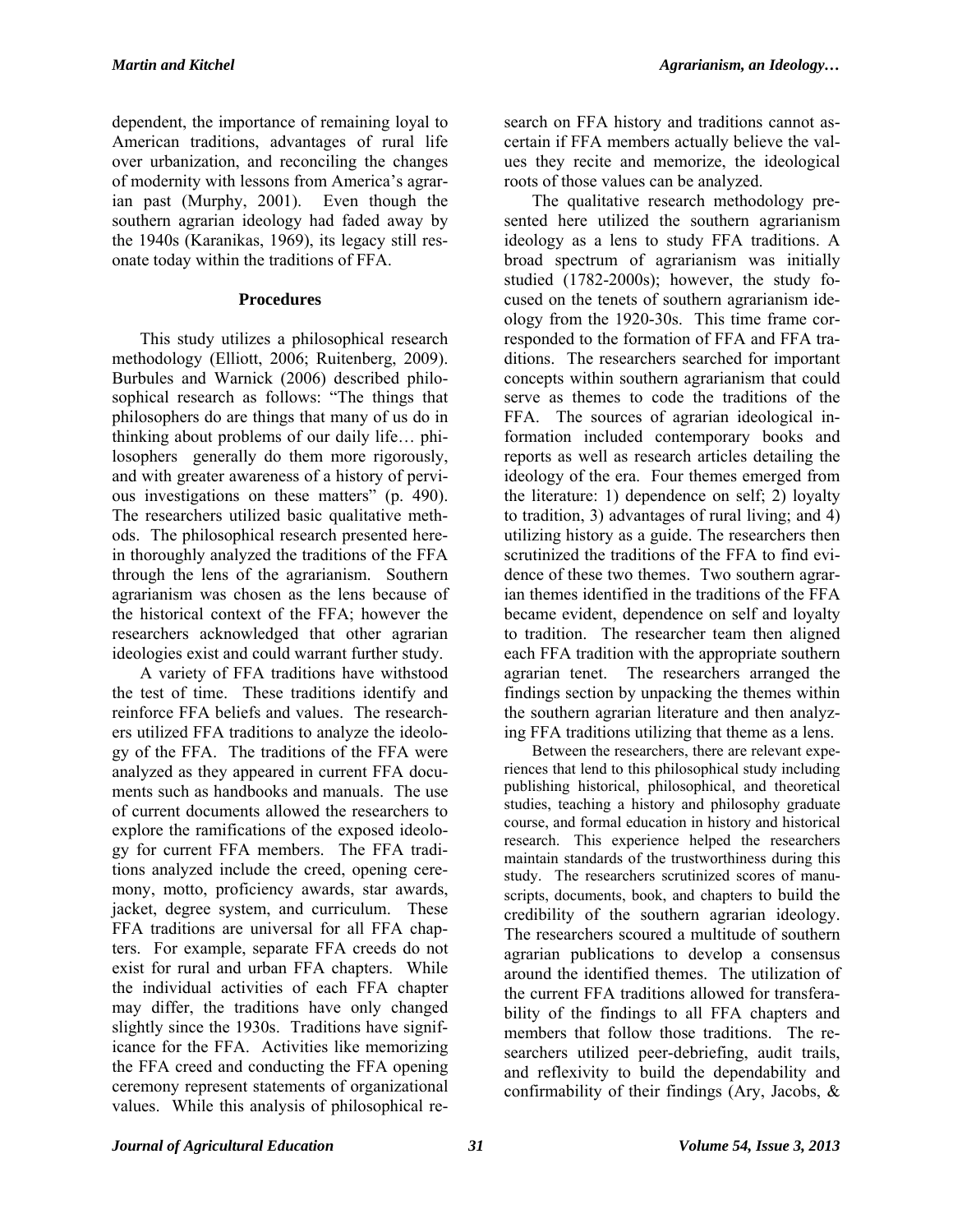Razavieh, 2002). The researchers tried to remain objective by highlighting how the southern agrarian ideology has been both a positive and possibly negative influence on the FFA. Philosophical work cannot truly be objective, thus the researchers tried to reduce bias by forming arguments around the literature.

#### **Southern Agrarianism in the Traditions of the FFA**

The southern agrarian ideology argued for a variety of ideals, two of which appeared in both the southern agrarian literature and FFA traditions: *dependence on self* and *loyalty to tradition*. The following section outlines themes with southern agrarian arguments that appear within the traditions of the FFA. Figure 1 graphically organizes the traditions of the FFA that contain the southern agrarian themes of dependence on self, loyalty to tradition, or both.



*Figure 1.* FFA traditions aligning to the themes of southern agrarianism.

## **Dependence on Self – Southern Agrarians**

The argument for the self-dependent person formed a core value for the southern agrarians. While the ideal of independent people stretches back before the Revolution, the social issues of the era made this value significant for the southern agrarians (Hofstadter, 1955). The high levels of unemployment during the Great Depression forced many into poverty. The federal government under Franklin D. Roosevelt enacted a wide-range of social programs collectively titled the New Deal. The New Deal significantly in-

creased the involvement of the federal government in people's daily interactions. The programs were intended to improve the welfare of people, yet the programs also created lasting changes in society. For instance, the Agricultural Adjustment Act of 1933 reshaped agricultural practices by paying farmers subsidies to leave some fields fallow (Murphy, 2001). The southern agrarians opposed these federal programs. They argue such mandates shifted the control of society away from the people. However, the southern agrarians did not jump into the political battles of the era. They argued for their posi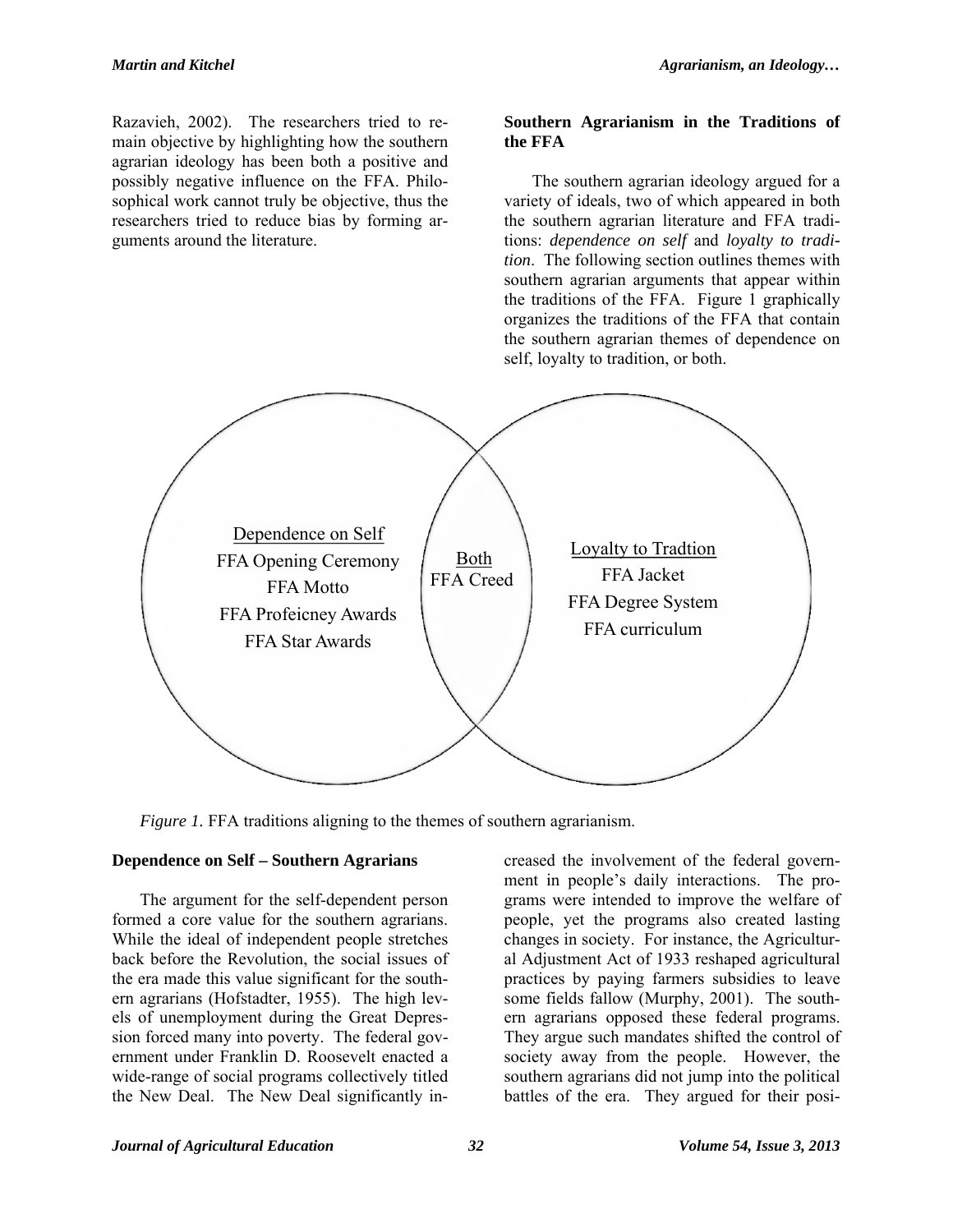tions through essays, poems, books, and magazines.

The southern agrarians called for adherence to agrarian ideals versus industrialization and urbanization (Twelve Southerners, 1930/1977) and regionalism over federalism (Davidson, 1938). Maintaining self-dependence formed the core argument in these debates. Agrarianism could not function if people relied on others to do things. The agricultural economist T. J. Cauley (1935/1969) discussed how farmers represented the model of self-dependency:

A farmer engaging in relatively selfsufficing farming on a farm which he owns outright can be about the most independent specimen to be discovered in this country. He can be independent in politics, in ethics, in his general behavior. (p. 8)

The southern agrarians did not rely on just their own arguments of self-dependence. They turned to America's agrarian tradition for support (Karanikas, 1969). Thomas Jefferson, the quintessential classical agrarian, became the flag barrier for self-dependence (Quinn, 1940). Jefferson's works and quotes often framed positions (Hofstadter, 1955; Tindall, 1974). J. C. Rawe (1936/1999) invoked Jefferson's notion of the independent farmer while arguing against government interference in the private economy. "There is but one solution for this nation and that is a new Declaration of Independence and a return to the Jefferson concept of the Constitution through wide-spread ownership…" (p. 71). In short, southern agrarians idealized farmers and rural citizens as the prototypical citizen because they lived off the land and required little dependence on others (Cauley, 1936/1999; Lytle, 1936/1999; Twelve Southerners, 1930/1977).

# **Dependence on Self – FFA**

Self-dependence also appeared as an important concept in the traditions of the FFA. FFA members are encouraged to develop selfsufficient skills for adulthood. The FFA offers a role model of self-dependence for FFA members to emulate. The emblem for the FFA office of treasurer is the iconic president and agrarian George Washington. Treasurers must recite the

following phrase during FFA opening ceremony exalting the virtue of Washington's selfdependent work ethic. "I [the treasurer] keep a record of receipts and disbursements just as Washington kept his farm accounts—carefully and accurately…. George Washington was better able to serve his country because he was financially independent" (FFA, 2009, p. 25). Washington's success as a self-sufficient farmer, which the opening ceremony describes as enabling his presidency, functions as a role model for students to follow.

Entrepreneurism, as a concept within the FFA, also aligns to the theme of selfdependence. Dependence on self through entrepreneurism focuses on individual success while conducting individual endeavors. For instance, the FFA award system recognizes students who practice entrepreneurism in production agriculture and related agricultural areas. FFA members can win proficiency awards in a variety of different agricultural career areas while engaging in entrepreneurial production experiences (FFA, 2006). FFA members can also win the Star Award in the areas of farming or agribusiness (FFA, 2009). These awards are the highest level of individual achievement in the FFA. One of the benchmarks of the awards is the students' growth within the scope of supervised agricultural education project. Judges evaluate students on their level of personal ownership and expansion of personal responsibilities. In general, bigger projects fare better in the award selections. FFA members winning these awards also serve as role models of self-dependence for other members and demonstrate the influence of the southern agrarian ideology on the FFA.

The concept of self-dependence does not necessarily indicate that the FFA advocates solely individualistic principles. The FFA and southern agrarian ideology honor community and the interrelationships between people, communities, and place. Southern agrarians argued for local and regional identities (Davidson, 1938), as well as small-town culture (Fisher, 1936/1999). The FFA creed (2011a) highlights the responsibility FFA members have to their communities. "I believe that American agriculture can and will hold true to the best traditions of our national life, and that I can exert an influ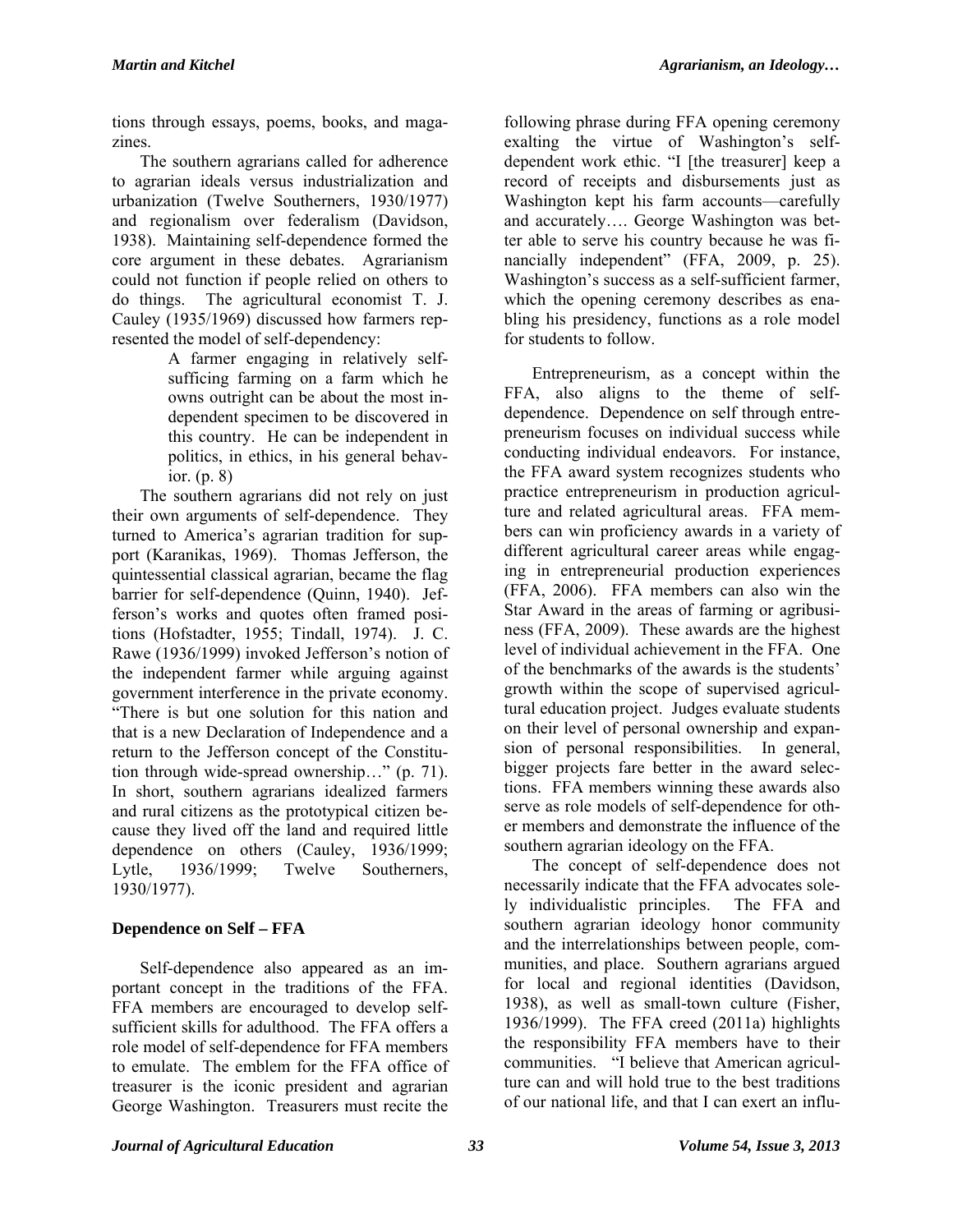ence in my home and community" (para. 5). The National Chapter Award within the community development section also illustrates the value that FFA places on community (FFA, 2012b; Tenney, 1977).

FFA traditions also frame the importance of FFA members helping other individuals with the fruits of their labor. The members' efforts should not stop at just building their own success. The FFA motto (FFA, 2009) outlines this progression: a student will learn, engage in labor, and then serve others. The model FFA member can finish their own personal responsibilities and still have enough time and energy left in the day to help others in need. The 4th paragraph of the FFA creed (2011a) articulates this type of self-reliance, "I believe in less dependence on begging and more power in bargaining; in the life abundant and enough honest wealth to help make it so--for others as well as myself..." (para. 4).

# **Loyalty to Tradition – Southern Agrarians**

Rural communities experienced constant flux during the first half of the 20th Century including rural youth migrating to urban centers, the agricultural crisis of the 1920s, and the Great Depression (Danbom, 1995). Rural citizens had to adapt to keep their communities alive. The pressures to adapt led many people to accept federal policies and new economic practices that endangered the old social order. The southern agrarians feared these changes would lead to the loss of local identity (Murphy, 2001; Shapiro, 1972). The preservation of rural identity became a focus of many southern agrarian authors. They wrote about how rural citizens could change, yet still remained loyal to agrarian ideals (Lanier, 1930/1977; Lytle, 1930/1977; Peeks, 1927/1969). Donald Davidson (1930/1977) urged artists to follow agrarian traditions to preserve local identities:

He must learn to understand and must try to restore and preserve a social economy that is in danger of being replaced altogether by an industrial economy hostile to his interests. (p. 51)

However, the quest for maintaining local identity proved challenging. The southern agrarians turned to America's agrarian roots to main-

tain a local identity. They argued contemporary issues and struggles through classical agrarian arguments. For example, *Who Owns America? A New Declaration of Independence* forged a rural identity through classical agrarian ideas (Agar & Tate, 1936/1999). O'Donnell (1936/1999) called for a reemergence of the yeoman farmer to replace the evil practice of tenant cotton farming. The overarching theme that emerged through many of the southern agrarian texts was that identity and tradition should be intertwined. One only needed to examine the traditions of the past to find guidance for the future.

# **Loyalty to Tradition – FFA**

The FFA places the same high regard for tradition as the southern agrarians. In the introduction to *Blue Jackets, Gold Standards* (Miner, 2003) the author's description of the FFA included, "Half a million kids in blue corduroy, toss a mix of dedicated advisors… blend in 75 years of tradition and more than four million involved in all that time…" (p. 1). This description highlights the integral role of traditions in the FFA. The traditions of FFA can be divided into two types: the agrarian tradition and traditions of the FFA itself.

The agrarian tradition appears throughout the organization, including the FFA creed. These messages form a linkage between America's agrarian roots and the future of America. The first paragraph of the FFA creed (2011a) outlines the importance of past agricultural achievements:

I believe in the future of agriculture, with a faith born not of words but of deeds - achievements won by the present and past generations of agriculturists; in the promise of better days through better ways, even as the better things we now enjoy have come to us from the struggles of former years. (para. 1)

The FFA also encourages members to think about past struggles and "the best traditions of national life…" (FFA, 2011a, para. 5) as they progress through the organization. The inclusion of the agrarian traditions is important to the organization. The FFA can promote a sense of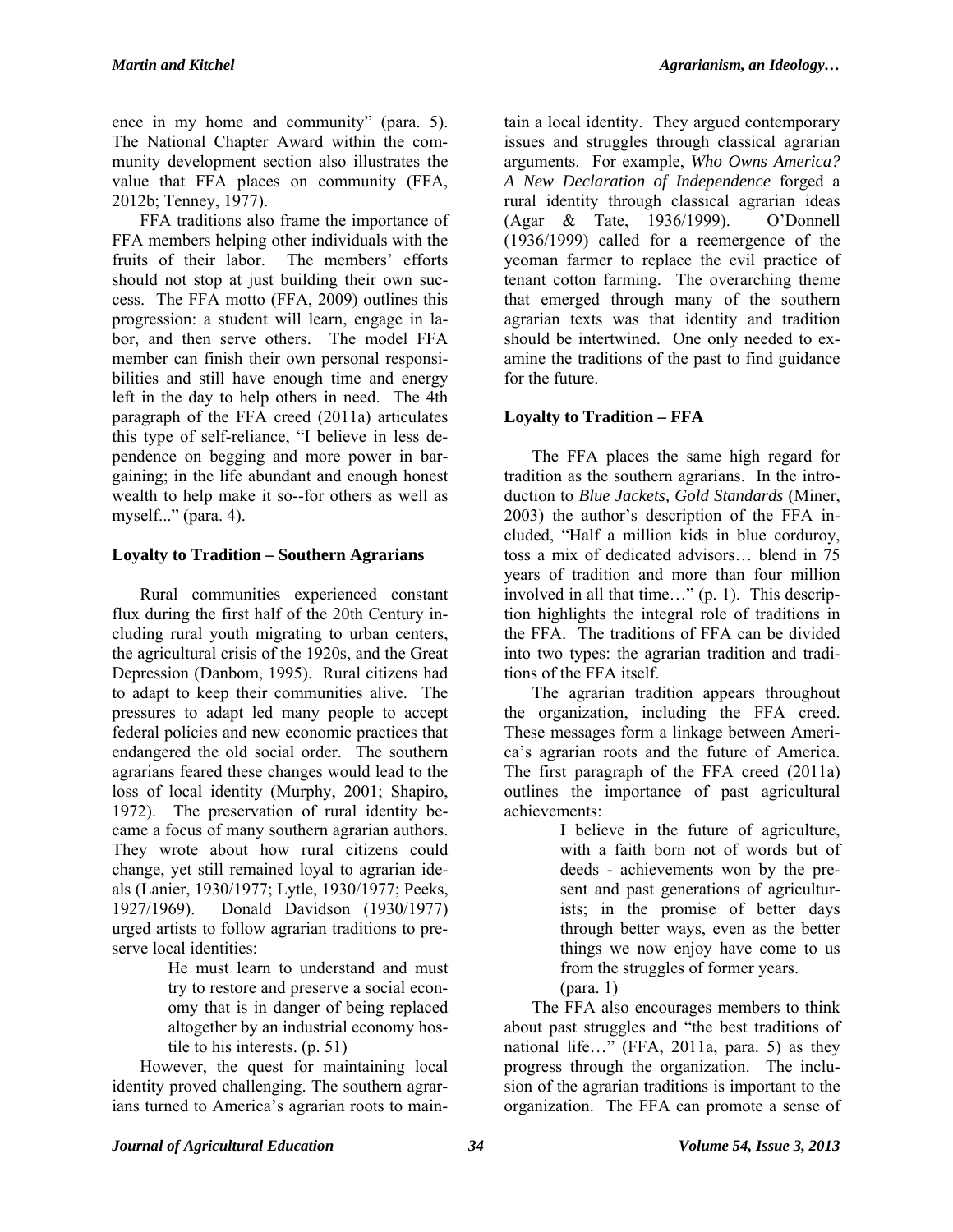historical continuity between the FFA and America's agrarian traditions, appealing to people who favor an agrarian ideology.

The FFA also creates its own traditions for members to follow. Personal development and advancement within the FFA requires FFA members to understand their place in the history of the organization. Advancement in the FFA degree system requires members to engage in the traditions of the organization (FFA, 2011b). For example, members must be able to explain the FFA creed, motto, and mission statement in order to be eligible for the Greenhand Degree, the first degree a member can earn. Classroom curriculum about the FFA requires agriculture students, possibly even non-FFA members, to learn and participate in FFA traditions. For example, many agriculture students are required to memorize and recite the FFA creed as part of their class assignment (Connors & Velez, 2008). These activities reinforce the rhetorical traditions of the organization.

Some FFA traditions are also visual and not just rhetoric. The FFA jacket stands as the most recognizable FFA tradition. Wearing the jacket provides even the youngest member a chance to submerge themselves into the culture of the FFA. "It [the FFA jacket] provides identity and gives a distinctive and recognizable image to the organization and its members. Official Dress has been worn with pride by millions of FFA members since 1933" (FFA, 2009, p. 19). The FFA stresses the symbolic importance of the jacket. Wearing the jacket identifies the young adult as a leader. The pride of wearing the jacket is comparable to the pride of wearing a military uniform (Miner, 2003). The jacket demonstrates the ability of the FFA to develop its own traditions. The power of these traditions, both rhetorical and visual, should not be overlooked. These traditions have given the FFA a lasting identity.

### **Discussion**

 "Each member is charged with the responsibility of upholding the ideals and principles of the organization" (FFA, 2009, p. 20). The FFA maintains the southern agrarian ideas in the traditions of the organization, despite a name change in 1988 from the Future Farmers of

America to the National FFA Organization and a broadening of the organization's scope (National Research Council, 1988). The researchers do not want to understate the changes the FFA has enacted over the past decades. The FFA has worked to stay relevant to contemporary American society (Miner, 2003; FFA, 2012a). However, the researchers argue the traditions of the FFA have remained true to the organization's southern agrarian roots. For instance, the FFA has not shifted its traditions to be more aligned with or more accepting of neo-agrarian ideology, which includes concepts like environmentalism and/or sustainability (Berry, 1977; Major, 2011; Thompson, 2010; Wizba, 2003). The ramifications of these traditions warrant further discussion.

The historical growth and success of the FFA within rural communities demonstrates the ability of the southern agrarian ideals to resonate with rural students. Arguing that southern agrarian ideals appeal to all rural students can lead to overgeneralization. Yet the success of the FFA in rural areas cannot be understated. However, the question remains, how does the southern agrarian ideology resonate with the diverse, urban or suburban students? Despite modest growth in diverse urban and suburban schools, the FFA (and school-based agricultural education) remains primarily a rural and white student phenomenon (FFA, 2011c; Team Ag Ed, 2006). The southern agrarian ideals and their focus on rural life and production agriculture could be a cultural roadblock for diverse, urban, or suburban students. The researchers are not arguing for FFA traditions to shift completely away from southern agrarianism. The southern agrarian argument has served and still serves an existing population of agriculture students. The researchers do argue for FFA advisors to think critically about their program's activities and traditions, and the culture of their students. Certain FFA traditions that are culturally incompatible with students life styles may need to be foregone or altered at the local level to ensure students can identify with the chapter.

Programs have been implemented at the national level to broaden the appeal of FFA. The FFA award programs now recognize students in more diverse award areas. For example, students can now earn proficiency awards in non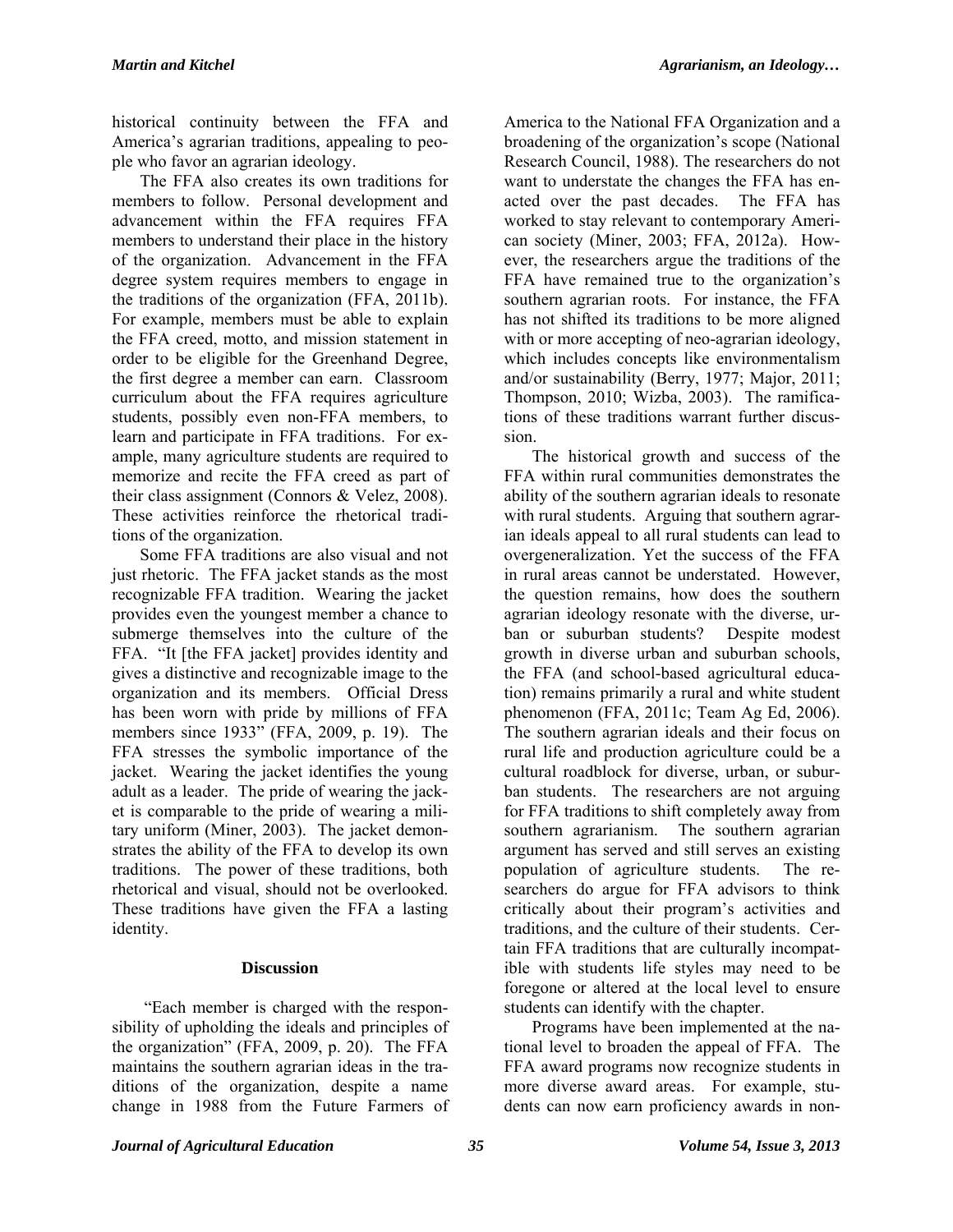production areas like veterinary medicine, research, and agricultural education. The FFA has also worked to provide role models for diverse FFA members. For example, the national FFA leadership has also become more diversified over the last 20 years with the election of numerous national FFA officers of color. The changes in the award programs and student leadership have provided role models and opportunities for diverse urban or suburban students, yet the southern agrarian ideology still permeates the traditions of the organization. If these traditions are viewed as the doorway and stepping stones of the organization, then diverse urban or suburban students may not be motivated to join or participate in the FFA.

The heart of the FFA is the local chapter and the chapter should reflect the community's needs (Phipps, Osborne, Dyer, & Ball, 2008). Although FFA chapters in diverse urban or suburban communities may find difficultly separating the southern agrarian ideals of FFA traditions, the researchers recommend FFA chapters in diverse urban or suburban schools emphasize FFA activities reflecting the culture of their communities. These chapters might not require students to memorize and recite the FFA creed. Students could wear professional attire rather than FFA jackets. The FFA chapter activities could focus on activities that teach sustainability and environmentalism. A chapter could be selective about the number and type of Career De-

velopment Events (competitive educational events) in which they engage, if students do not culturally value competitive activities. For example, multiculturalists argue that Mexican-American students do not culturally identify with Caucasian students (Banks, 2010). The FFA emblems that do not match the culture of the students can be adapted or bypassed. For example, the owl is a symbol of death for some American Indians people (Tillar, 2011), so a chapter in an American Indian community may bypass or alter the opening ceremony. In short, the researchers suggest advisors of diverse urban or suburban chapters reconceptualize the activities of their FFA chapter to meet the cultural needs of these students. For example, neoagrarian arguments may represent a blueprint for some FFA advisors in programs where sustainable agriculture, urban agriculture and local foods are prevalent. Thus, further research into the application of other ideologies such as neoagrarian ideologies to the FFA will provide a clearer picture of how to envision the activities of the FFA along diverse urban or suburban perspectives. However, all of these individual changes are temporary local adaptations. The future of the FFA may someday require this sort of ideological shift at the national level to stay relevant in an American culture that is demographically and socially evolving.

### **References**

- Agar, H., & Tate, A. (Eds.). (1999). *Who owns America? A new declaration of independence*. Wilmington, DE: ISI Books. (Reprinted from *Who owns America? A new declaration of independence*, by H. Agar & A. Tate, Eds., 1936, New York, NY: Houghton Mifflin Company)
- Ary, D., Jacobs, L. C., & Razavieh, A. (2002). *Introduction to research in education*. Belmont, CA: Wadsworth/Thompson Learning.
- Banks, J. A. (2010). Multicultural education: Characteristics and goals. In J. A. Banks & C. A. M. Banks (Eds.), *Multicultural education: Issues and perspectives* (pp. 1-30). Hoboken, NJ: John Wiley.
- Barrick, R. K. (1989). Agricultural education: Building upon our roots. *Journal of Agricultural Education, 30*(4), 24-29. doi: 10.5032/jae.1989.04024
- Berry, W. (1977). *The unsettling of America: Culture & agriculture*. New York, NY: Avon Books.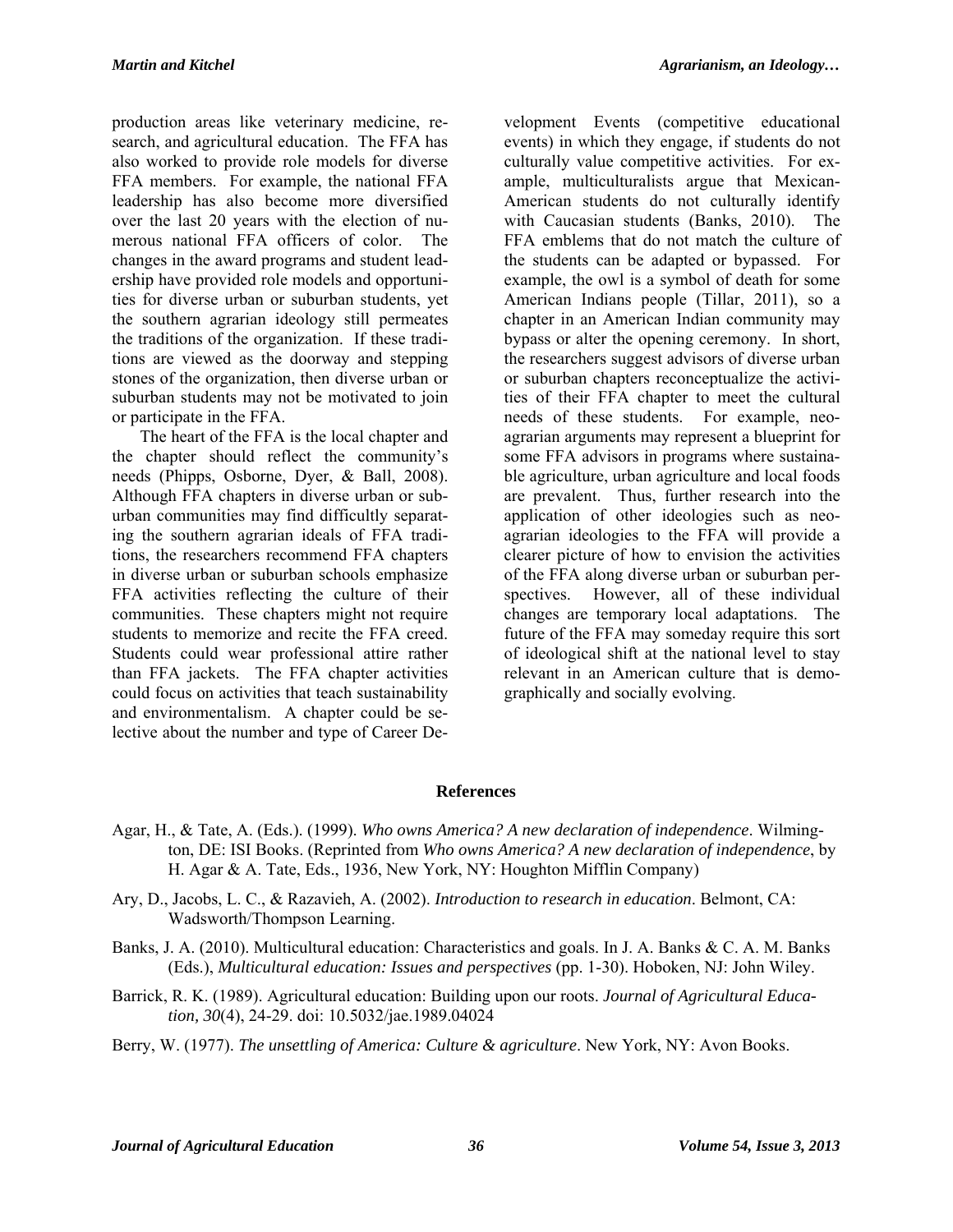- Burbules, N. C., & Warnick, B. R. (2006). Philosophical inquiry. In J. L. Green, G. Camilli, P. B. Elmore, A. Skukauskaitė, & E. Grace (Eds.), *Handbook of complementary methods in education research* (pp. 489-502). Mahwah, NJ: Lawrence Erlbaum Associates.
- Cauley, T. J. (1999). The illusion of the leisure state. In H. Agar & A. Tate (Eds.), *Who owns America? A new declaration of independence* (pp. 365-380). Wilmington, DE: ISI Books. (Reprinted from *Who owns America? A new declaration of independence*, by H. Agar & A. Tate, Eds., 1936, New York, NY: Houghton Mifflin Company)
- Cauley, T. J. (1969). The merits of agrarianism. In M. T. Inge (Ed.), *Agrarianism in American literature* (pp. 28-36). New York, NY: The Odyssey Press. (Reprinted from *Agrarianism: A program for farmers*, pp. 104,109-114, 117-121, 124-127, by T. J. Cauley, 1935, Chapel Hill, NC: University of North Carolina Press)
- Connors, J. J., & Velez, J. J. (2008). The contribution of E. M. Tiffany and the FFA creed to leadership development within the FFA. *Journal of Agricultural Education, 49*(2), 98-107. doi: 10.5032/jae.2008.02098
- Crevecoeur, J. H. St. De. (1998). *Letters from an American farmer*. New York: Oxford University Press. (Reprinted from *Letters from an American farmer*, by J. H. St. De. Crevecoeur, 1782)
- Croom, D. B. (2008). The development of the integrated three-component model of agricultural education. *Journal of Agriculture Education, 49*(1), 110-120. doi: 10.5032/jae.2008.01110
- Danbom, D. B. (1991). Romantic agrarianism in twentieth-century America. *Agricultural History, 65*(4), 1-12.
- Danbom, D. B. (1995). *Born in the country: A history of rural America*. Baltimore, MA: John Hopkins University Press.
- Davidson, D. (1977). A mirror for artists. In Twelve Southerners (Eds.), *I'll take my stand: The South and the agrarian tradition* (pp. 28-60). Baton Rouge, LA: Louisiana State University Press. (Reprinted from *I'll take my stand: The South and the agrarian tradition*, by Twelve Southerners, Eds., 1930, New York, NY: Harper & Brothers)
- Davidson, D. (1938). *The attack on leviathan: Regionalism and nationalism in the United States*. Chapel Hill, NC: The University of North Carolina Press.
- Doerfert, D. L. (Ed.) (2011). *National research agenda: American Association for Agricultural Education's research priority areas for 2011-2015*. Lubbock, TX: Texas Tech University, Department of Agricultural Education and Communications.
- Elliott, J. (2006). Educational research as a form of democratic rationality. *Journal of Philosophy of Education, 40*(2), 169-185.
- Fisher, W. (1999). Small-town middle-western. In H. Agar & A. Tate (Eds.), *Who owns America? A new declaration of independence* (pp. 283-307). Wilmington, DE: ISI Books. (Reprinted from *Who owns America? A new declaration of independence*, by H. Agar & A. Tate, Eds., 1936, New York, NY: Houghton Mifflin Company)
- Gutek, G. (2004). *Philosophical and ideological voices in education*. Boston, MA: Allyn and Bacon.
- Hillison, J. (1993). The role of Virginia in the development of the FFA. *Journal of Agricultural Education, 34*(2), 37-45. doi: 10.5032/jae.1993.02037
- Hofstadter, R. (1955). *The age of reform: From Bryan to F.D.R*. New York, NY: Alfred A. Knopf.
- Hoover, T. S., & Scanlon, D. C. (1991). Enrollment issues in agricultural education programs and FFA membership. *Journal of Agricultural Education, 32*(4), 2-10. doi: 10.5032/jae.1991.04002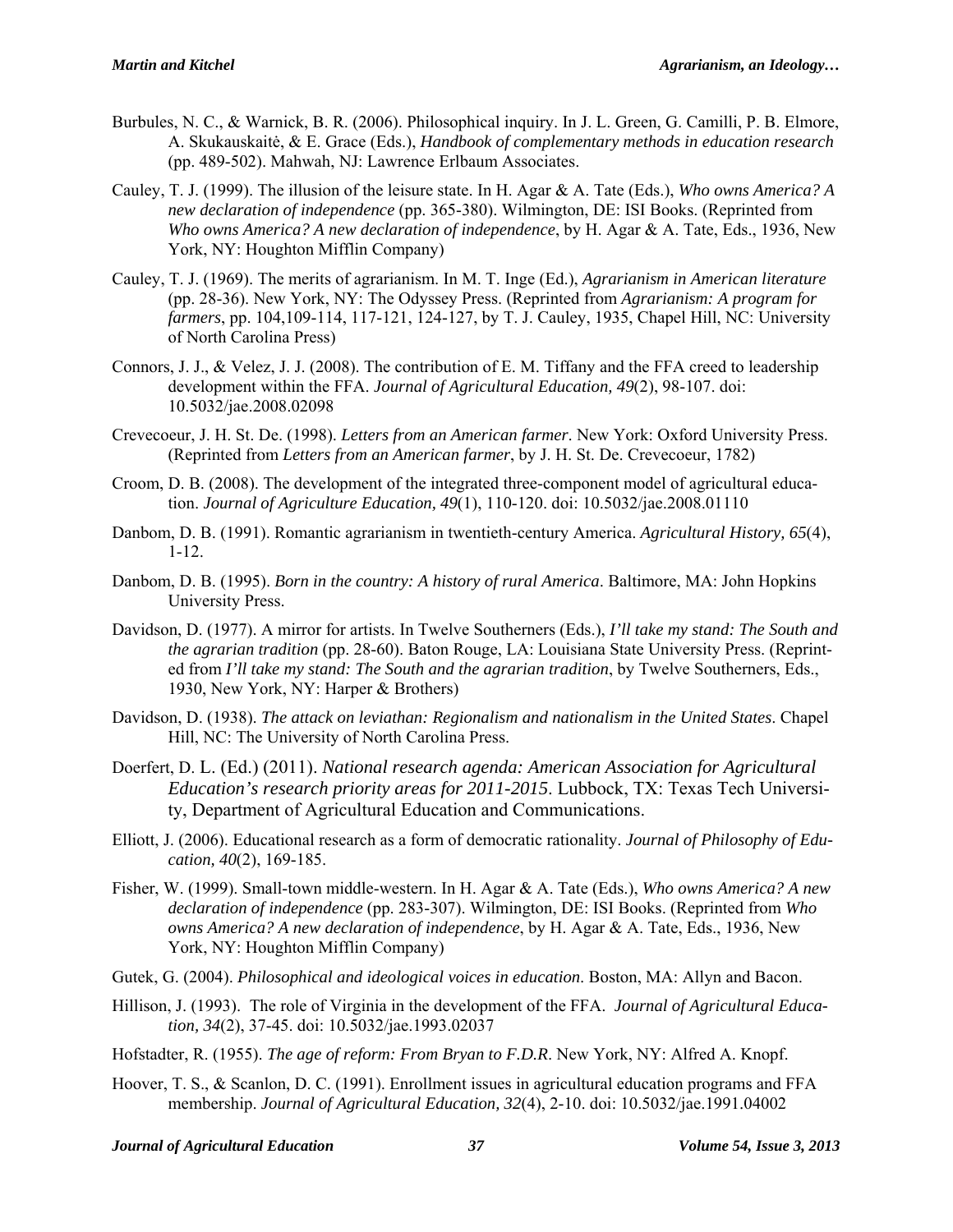- Karanikas, A. (1969). *Tillers of a myth: Southern agrarians as social and literary critics*. Madison, WI: The University of Wisconsin.
- Kliebard, H. M. (1999). *Schooled to work: Vocationalism and the American curriculum, 1876-1946*. New York, NY: Teachers College, Columbia.
- Lakes, R. D. (1997). *The new vocationalism: Deweyan, Marxist, and Freirean themes*. Retrieved from ERIC database. (ED408508).
- Lanier, L. H. (1977). A critique of the philosophy of progress. In Twelve Southerners (Eds.), *I'll take my stand: The South and the agrarian tradition* (pp. 122-154). Baton Rouge, LA: Louisiana State University Press. (Reprinted from *I'll take my stand: The South and the agrarian tradition*, by Twelve Southerners, Eds., 1930, New York, NY: Harper & Brothers)
- LaVergne, D. D., Larke, A. Jr., Elbert, C. D., & Jones, W. A. (2011). The benefits and barriers toward diversity inclusion regarding agricultural science teachers in Texas secondary agricultural education programs. *Journal of Agricultural Education, 52*(2), 140-150. doi: 10.5032/jae.2011.02140
- Love, G. M. (1978). An introduction to the philosophy of agricultural education*. Journal of the American Association of Teacher Educators in Agriculture, 19*(1), 2-10. doi: 10.5032/jaatea.1978.01002
- Lynch, R. L. (2000). High school career and technical education for the first decade of the  $21<sup>st</sup>$  century. *Journal of Vocational Education Research, 25*(2). Retrieved from http://scholar.lib.vt.edu/ejournals/JVER/v25n2/lynch.html.
- Lytle, A. N. (1977). The hind tit. In Twelve Southerners (Eds.), *I'll take my stand: The South and the agrarian tradition* (pp. 201-245). Baton Rouge, LA: Louisiana State University Press. (Reprinted from *I'll take my stand: The South and the agrarian tradition*, by Twelve Southerners, Eds., 1930, New York, NY: Harper & Brothers)
- Lytle, A. N. (1999). The small farm secures the state. In H. Agar & A. Tate (Eds.), *Who owns America? A new declaration of independence* (pp. 309-326). Wilmington, DE: ISI Books. (Reprinted from *Who owns America? A new declaration of independence*, by H. Agar & A. Tate, Eds., 1936, New York, NY: Houghton Mifflin Company)
- Major, W. H. (2011). *Grounded vision: New agrarianism and the academy*. Tuscaloosa, AL: The University of Alabama Press.
- Martinez , R. L., Jr. (2007). An evolving set of values-based principles for career and technical education. *Journal of Career and Technical Education, 23*(1), 73-84.
- Marx, L. (2000). *The machine in the garden: Technology and the pastoral ideal in America*. New York, NY: Oxford University Press.
- Miller, M. (1985). *Principles and a philosophy for vocational education*. Columbus, OH: The National Center for Research in Vocational Education.
- Miller, M. D. (1996). Philosophy: The conceptual framework for designing a system of teacher education. In N. K. Hartley & T. L. Wentling (Eds.), *Beyond tradition: Preparing the teachers of tomorrow's workforce* (pp. 53-72). Columbia, MO: University Council for Vocational Education.
- Miner, P. (2003). *Blue jackets, gold standards: 75 years of living the FFA legacy*. Evansville, IN: M. T. Publishing Company.
- Montmarquet, J. A. (2000). American agrarianism: The living tradition. In P. B. Thompson & T. C. Hilde (Eds.), *The agrarian roots of pragmatism* (pp. 51-76). Nashville, TN: Vanderbilt University Press.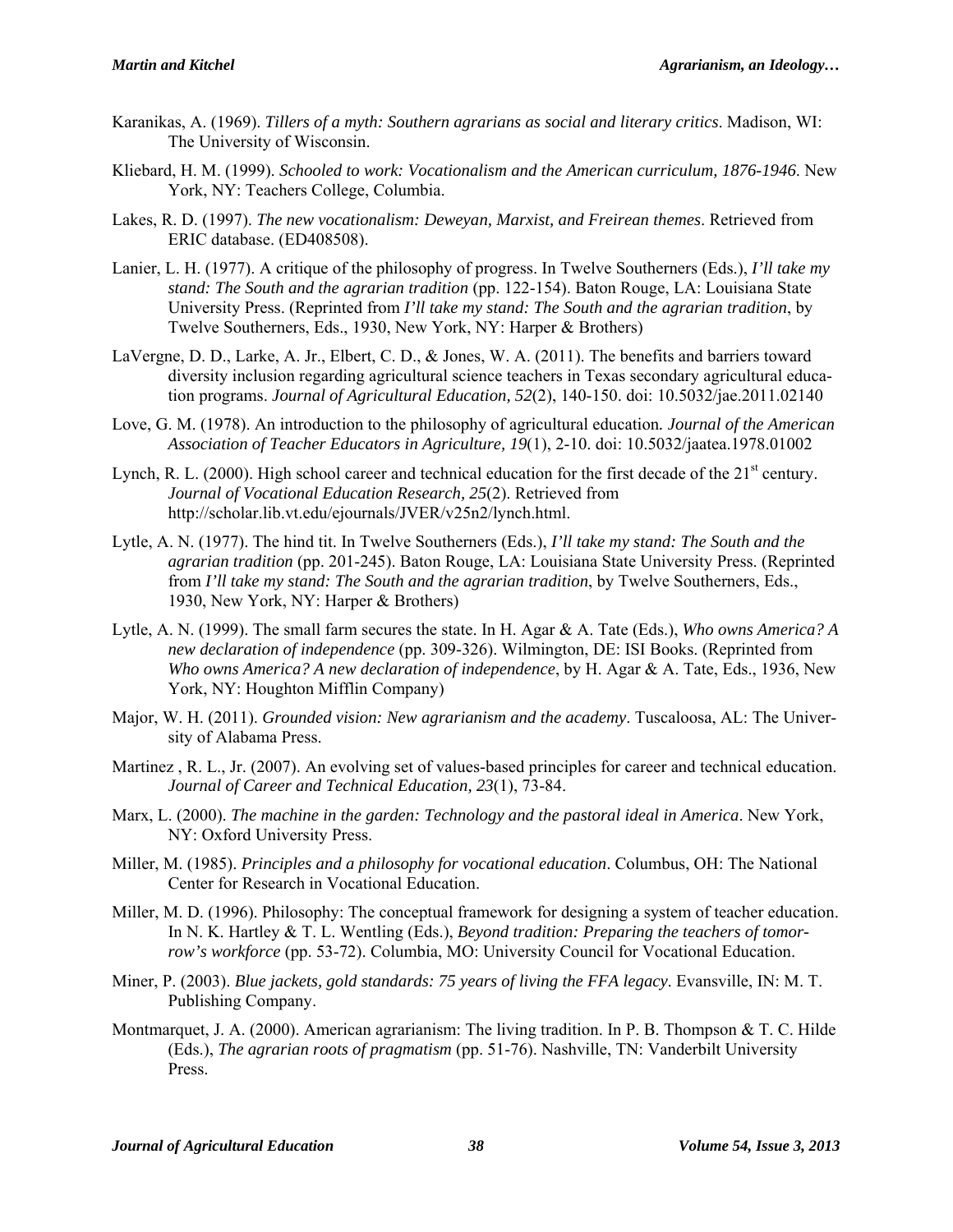- Moore, G. E. (1988). A philosophy primer for agricultural educators. *The Agricultural Education Magazine, 61*(6), 15-17.
- Murphy, P. V. (2001). *The rebuke of history: The Southern agrarians and American conservative thought*. Chapel Hill, NC: The University of North Carolina Press.
- National FFA Organization. (2006). *Agricultural proficiency award handbook*. Retrieved from www.ffa.org
- National FFA Organization. (2009). *Official FFA manual, 2009-2010*. Indianapolis, IN: National FFA Organization.
- National FFA Organization. (2011a). *The FFA creed*. Retrieved from https://www.ffa.org/ documents/creed.pdf
- National FFA Organization. (2011b). *FFA degrees*. Retrieved from https://www.ffa.org/Program s/Degrees/Pages/default.aspx
- National FFA Organization. (2011c). *FFA statistics*. Retrieved from https://www.ffa.org/About /WhoWeAre/Pages/Statistics.aspx
- National FFA Organization. (2012a). *Diversity and inclusion*. Retrieved from https://www.ffa.org /About/NationalFFA/diversity\_and\_inclusion/Pages/default.aspx
- National FFA Organization. (2012b). *National chapter award program*. Retrieved from https://www.ffa.org/Programs/Awards/NationalChapter/Pages/default.aspx#
- National Research Council. (1988). *Understanding agriculture: New directions for education.* Washington, D.C.: National Academy Press.
- O'Donnell, G. M. (1999). Looking down the cotton row. In H. Agar & A. Tate (Eds.). *Who owns America? A new declaration of independence* (pp. 211-232). Wilmington, DE: ISI Book. (Reprinted from *Who owns America? A new declaration of independence*, by H. Agar & A. Tate, Eds., 1936, New York, NY: Houghton Mifflin Company)
- Peeks, G. N. (1969). "The issue… is whether our ideal of American agriculture … can endure." In L. H. Douglas (Ed.), *Agrarianism in American history* (pp. 143-148). Lexington, MA: D. C. Heath & Company. (Reprinted from *Congressional Record*, vol. 68, part 4, pp. 4403-4405, by G. N Peeks, 1927, Washington D.C.: Government Printing Offices)
- Phelps, K., Henry, A. L., & Bird, W. A. (2012). Factors influencing or discouraging secondary school students' FFA participation. *Journal of Agricultural Education, 53*(2), 70-86. doi: 10.5032/jae.2012.02070
- Phipps, L. J., Osborne, E. W., Dyer, J. E., & Ball, A. (2008). *Handbook on agricultural education in public schools.* Clifton Park, NY: Thomson Delmar Learning.
- Quinn, P. F. (1940). Agrarianism and the Jefferson philosophy. *The Review of Politics, 2*(1), 87-104.
- Rawe, J. C. (1999). Agriculture and the property state. In H. Agar & A. Tate (Eds.). *Who owns America? A new declaration of independence* (pp. 53-92). Wilmington, DE: ISI Book. (Reprinted from *Who owns America? A new declaration of independence*, by H. Agar & A. Tate, Eds., 1936, New York, NY: Houghton Mifflin Company)
- Ruitenberg, C. (2009). Introduction: The question of method in philosophy of education. *Journal of Philosophy of Education, 43*(3), 315-323.
- Shapiro, E. S. (1972). The southern agrarians, H. I. Mencken, and the quest for Southern identity. *American Studies, 13*(1), 75-92.